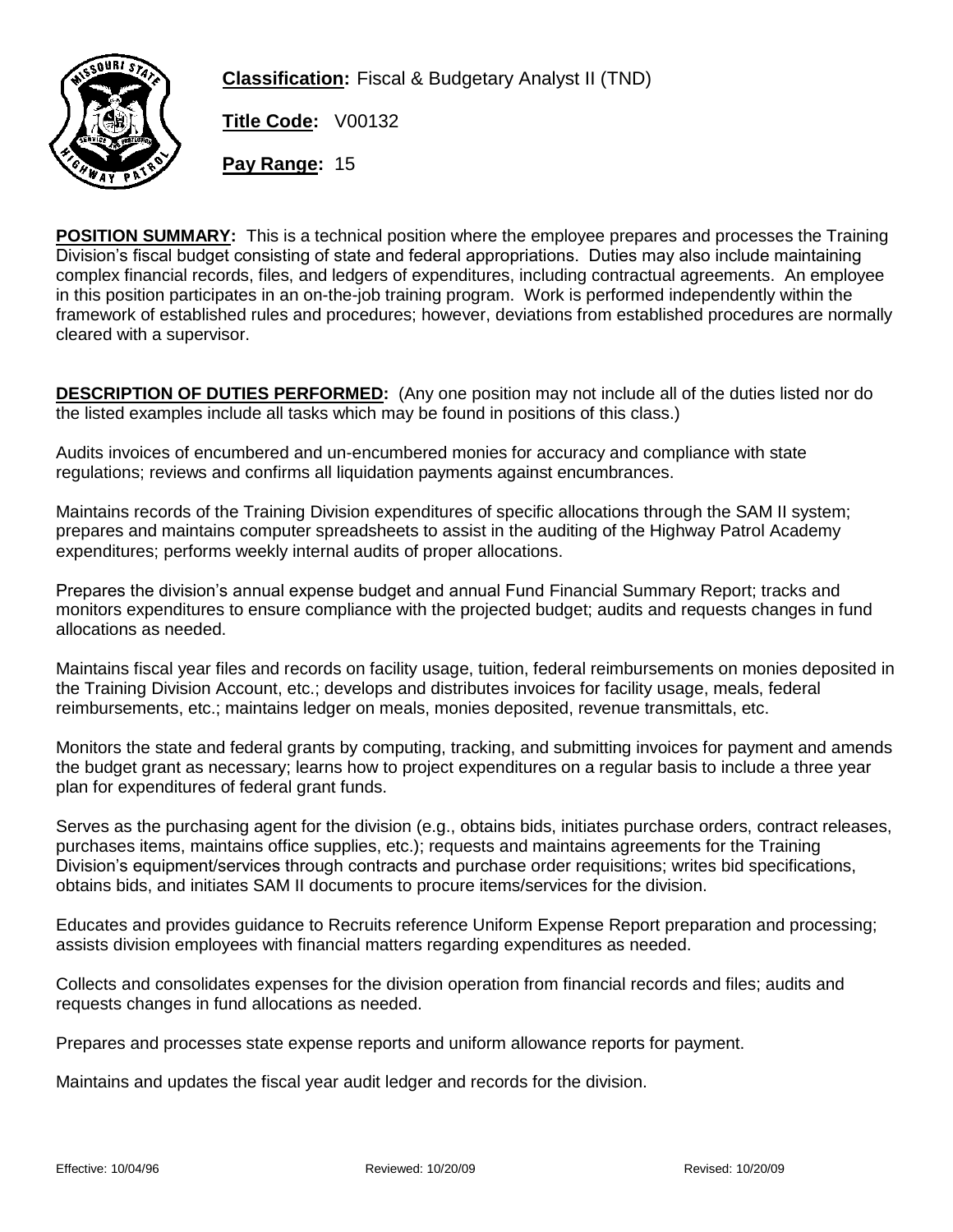Creates, revises and updates reports and/or worksheets utilizing spreadsheet, database and mainframe computer applications.

Maintains, verifies and updates manual ledgers and records; sorts, transports, files, and purges records and documents.

Operates office equipment (e.g., typewriter, calculator, copier, video terminal, personal computer, fax machine, telephone, printer, shredder, etc.).

Performs other related work as assigned.

**REQUIRED KNOWLEDGE, SKILLS, AND ABILITIES:** Knowledge of modern office practices, procedures and equipment.

Knowledge of auditing procedures, business management, filing bookkeeping principles and practices.

Ability to apply general bookkeeping principles in the recording of appropriations, encumbrances, and expenditures.

Ability to make arithmetical calculations with speed and accuracy.

Ability to maintain complex records and files.

Ability to verify documents produced and received and take proper steps to reconcile errors.

Ability to work with others and display team leadership.

Ability to produce a volume of work and meet predetermined deadlines.

Ability to organize and prioritize work effectively.

Ability to alphabetize, transport, file, and purge documents and records

Ability to work independently with general supervision.

Skill in operating a calculator with a high degree of efficiency.

Ability to operate basic office equipment as detailed in the description of duties.

Ability to handle restricted and confidential information in a professional manner and maintain the information as such.

Ability to communicate in English clearly and concisely, both orally and in writing.

Ability to establish and maintain harmonious working relations with others.

Ability to work with material that may be of a sexual nature relating to criminal activity (e.g., written material, photographs, and/or verbal language, etc.).

Ability to work hours as assigned.